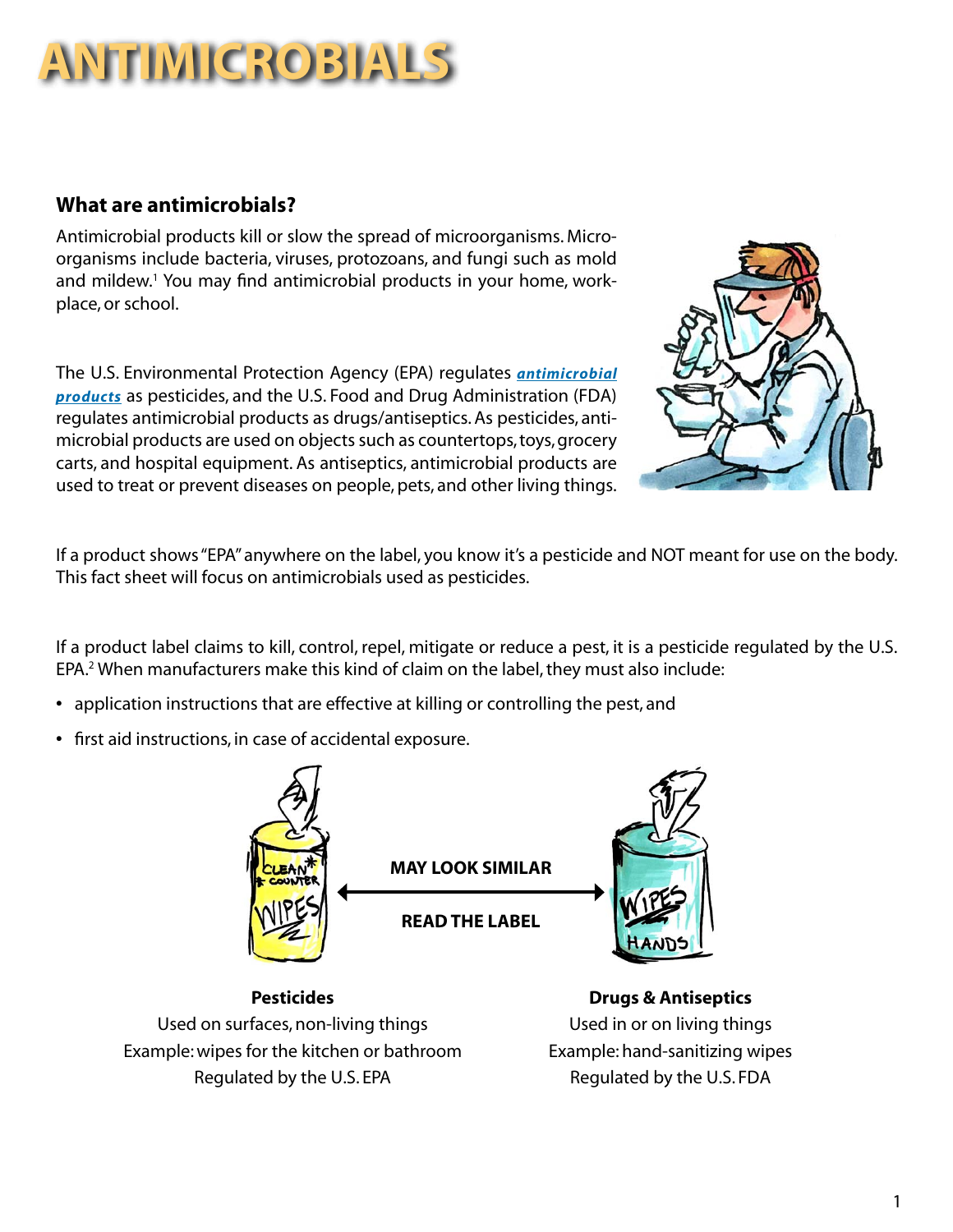# **ANTIMICROBIALS**

Bleach is a common name for products that contain sodium hypochlorite. Bleach may be a pesticide, a cleaner, or both.



### **Bleach as a pesticide Bleach as a cleaner**

As a pesticide, bleach is used to disinfect surfaces. The label will include specific directions about how to use the product effectively. There will be an EPA registration number on the container.

As a general-purpose cleaner or whitening agent, bleach is used on household surfaces and laundry. In this case, it is not acting as a pesticide so it does not require EPA registration.3,4 Pest-killing instructions will not be included on the label.

## **What types of antimicrobial pesticides are there?**

There are two general categories for antimicrobial pesticides: those that address microbes in public health settings, and those that do not. "Public health products" are designed to handle infectious microbes. See Table 1.

| <b>Non-public health settings</b>               | <b>Public health settings</b>              |  |
|-------------------------------------------------|--------------------------------------------|--|
| Microbes that may cause objects to spoil or rot | Microbes that may cause people to get sick |  |
| • cooling towers                                | • bathrooms                                |  |
| $\cdot$ fuel                                    | • kitchens                                 |  |
| • wood textiles                                 | • homes                                    |  |
| • paint                                         | • hospitals                                |  |
| • paper products                                | restaurants                                |  |

Table 1. Sites of application for antimicrobial pesticides<sup>1</sup>

There are three types of public health antimicrobials: sterilizers, disinfectants, and sanitizers. See Table 2.

*Sanitizers* are the weakest public-health antimicrobials. They reduce bacteria on surfaces.<sup>1</sup> Some sanitizers may be used on food-contact surfaces such as countertops, cutting boards, or children's high chairs. The label will indicate how a sanitizer can be used. Some sanitizers can be used only for non-food contact surfaces like toilet bowls and carpets, or air.5,6

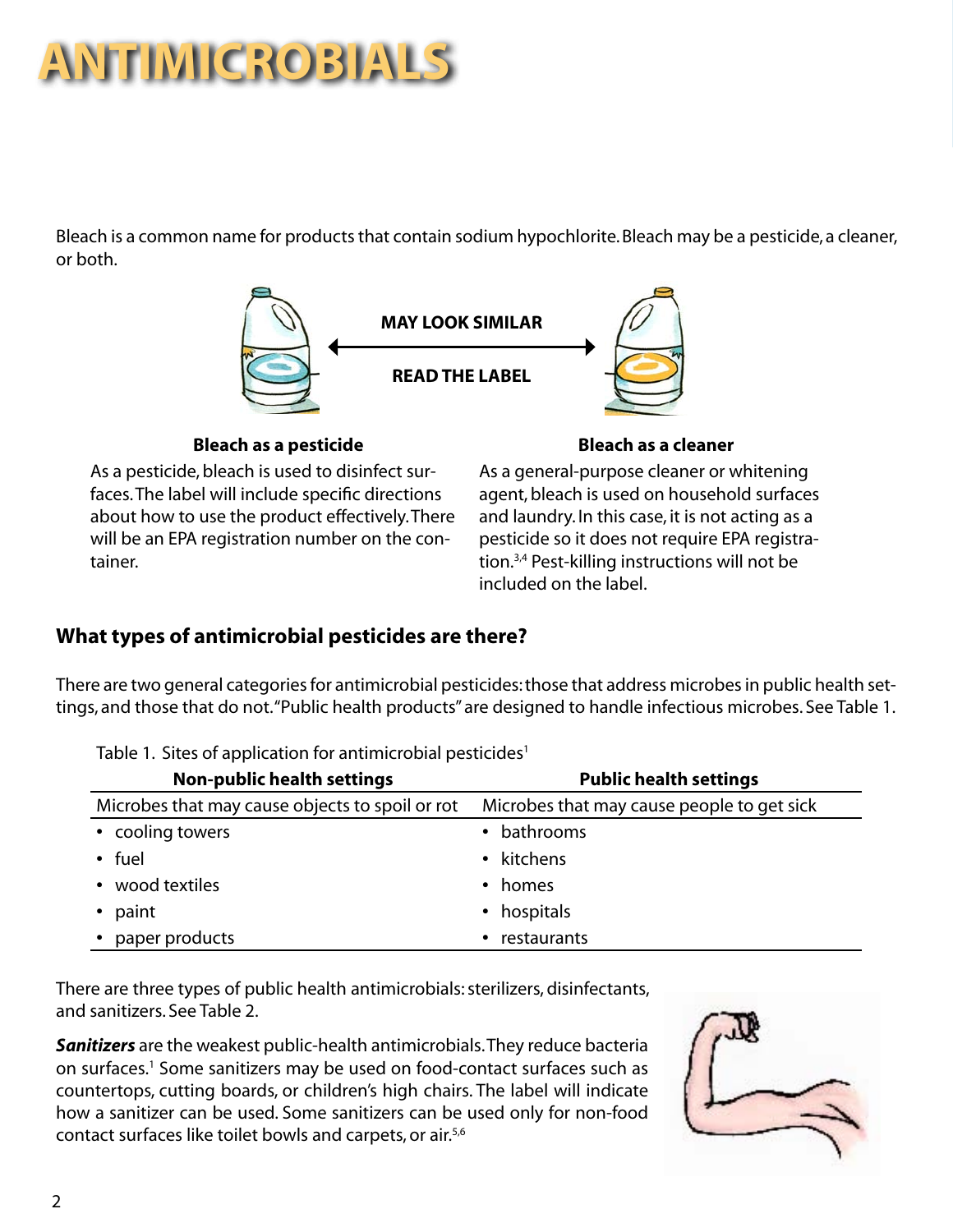# **ANTIMICROBIALS**



*Disinfectants* kill or prevent the growth of bacteria and fungi. Some disinfectants target specific viruses.5,7,8 Disinfectants that kill microbes are called microbicides, but if they only stop microbial growth, without killing the microbe, they are called microbistats.<sup>9</sup> Disinfectants are the preferred public-health antimicrobial for common surfaces in medical settings. Disinfectants are also used in residential settings. Different products purify swimming pools and disinfect household surfaces such as linens, toilets, and bathtubs. Whether disinfectants are used in medical or residentials settings, or elsewhere, they may not be used on surfaces that come in contact with food.

#### Table 2. Three main types of public health antimicrobial pesticides<sup>a</sup>

|                                           | <b>Sanitizer</b>                         | <b>Disinfectant</b>                      | <b>Sterilizer</b>          |
|-------------------------------------------|------------------------------------------|------------------------------------------|----------------------------|
| <b>Effective against</b>                  | 99.9%                                    | 100%                                     | 100%                       |
|                                           | bacteria<br>$\bullet$                    | bacteria                                 | • bacteria                 |
|                                           |                                          | • fungi                                  | • fungi                    |
|                                           |                                          | certain viruses                          | • viruses                  |
|                                           |                                          |                                          | spores                     |
| <b>Time required for</b><br>effectiveness | 30 seconds - 5 minutes                   | Generally 10 minutes                     | Variable                   |
| <b>Locations / Uses</b>                   | Household surfaces                       | Household surfaces                       | <b>Medical instruments</b> |
|                                           | Food contact surfaces                    | Medical settings                         | Research supplies          |
| <b>Effect</b>                             | Limited microbicide                      | Microbicide                              | Microbicide                |
|                                           |                                          | Irreversible microbistat                 |                            |
| <b>Formulations</b>                       | Sprays, liquids, gels,<br>granules, etc. | Sprays, liquids, gels,<br>granules, etc. | Liquids, gases             |

a This table contains generalized information. [Always read the product](http://npic.orst.edu/health/readlabel.html) *label* to determine where and how a product should be used.<sup>5,7,10,11</sup>

*Sterilizers* are the strongest type of public health antimicrobial product. In addition to bacteria, algae, and fungi, they also control hard-to-kill spores.<sup>5</sup> Many sterilizers are restricted-use pesticides. These require applicator training and certification. Sterilizers are used in medical and research settings when the presence of microbes must be prevented as much as possible. In addition to chemical sterilizers, high-pressure steam and ovens are also used to sterilize items.<sup>5</sup>